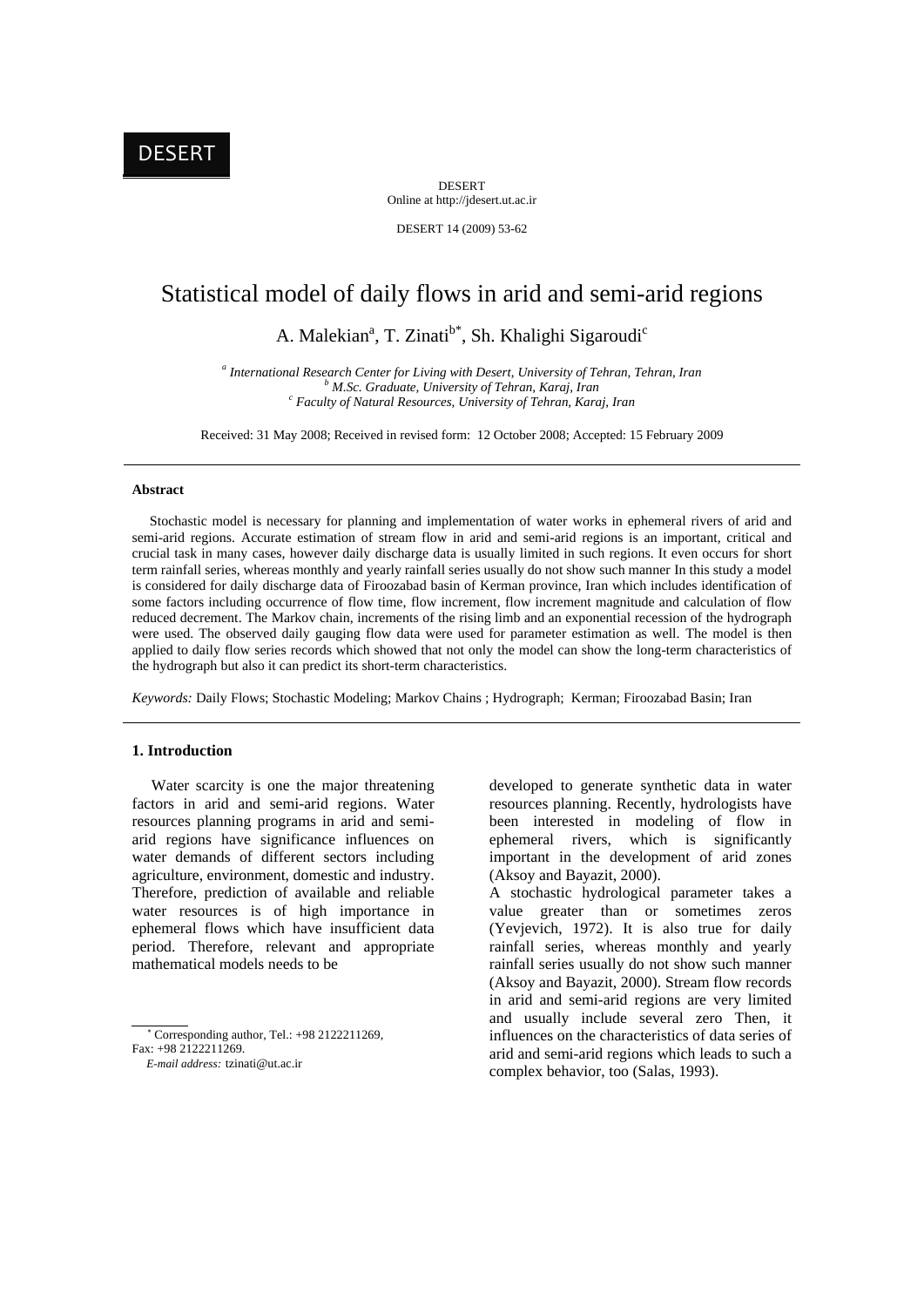Only a few attempts have been made in the past to model stream flow of arid regions (Aksoy and Bayazit, 2000). Rainfall–runoff modeling is an important aspect in arid and semi-arid areas and there are significant differences from humid climates. The available methods for humid regions are commonly applied almost without distinction to arid regions. However, models developed for ephemeral streams show higher complexity with higher number of parameters considered. Yevjevich (1972) has described the steps used in the hydrological modeling of arid and semi-arid regions as truncated, spell and Boolean approach.

In the study related to intermittent flows, Kisiel et al. (1971) have suggested two statuses including with and without flow for stream flow records. Kisi and Cigizoglu( 2007) compared of different artificial neural network (ANN) techniques in short- and long-term continuous and intermittent daily streamflow forecasting and concluded that radial basis function-based neural networks (RBF) to be superior to the other ANN techniques and a time series model in terms of the selected performance criteria. An approach based on the regression model of Thomas and Fiering (1962) has been introduced in order to estimate monthly stream flows. The studies related to the analysis of intermittent river flows are very limited compared in spite of several studies in other climatic conditions with permanent river flows (Rodriguez-Iturbe et al. 1987). In this regard, Yakowitz (1973) specifically has focused on modeling of the daily flows of arid regions. There are other attempts to develop a model in Australia to forecast total flow.

In this study it is aimed to apply a stochastic model for simulating daily stream flows of ephemeral streams in the southeastern Iran due to the scarcity of data available and several observations with zero values in the time series. The complexity of hydrological system in arid and semi-arid regions is so high, and then analysis of daily time series would enable to acquire reliable description and modelling of the intermittent flow in the intermittent streams. The model developed is based on Markov chains.

## **2. Materials and Methods**

# *2.1. Study area*

Application of the model to a daily flow series taken from Firoozabad basin in the Kerman province of Iran is described. Location of the study area shows in Iran map in Figure 1. The climate of study area is mostly semi-arid. Figure 2 shows the location of gauging station in the study area. The gauging station is 2080 m above sea level. The area above the gauging station is 1176 km<sup>2</sup> . The long-term mean flow is  $1.65m<sup>3</sup>/s$ ,  $27.4%$ ) of the days have no flows during the recording time.



Fig1. Location of the study area in Kerman province and Iran

#### *2.2. Daily stream flow model*

In many hydrological studies, the use of series of short term flow data are necessary not only for planning of water supply projects but also for ecology, ecohydrology and water quality monitoring during low flows which is mostly apparent in arid regions (Kavvas and Delleur, 1984). In such conditions, it is preferred to use daily stream flow data for hydrological model simulation calibration. However, difficulties with daily data, has led to application of the models which use monthly data. When, the time scale of data decreases, it increase the time and processing of data, however, processing of daily data provides much more reliable and in some case applicable models results. When intermittency is added to the periodic and stochastic components of a hydrologic time series, it becomes very complex and further characteristics are needed for understanding and describing the time series. (Kisi & Cigizoglu, 2007). According to Aksoy and Bayazit (2000), the daily stream flow models present three classifications as autoregressive (AR), shot noise (SN) and transition probabilities (TP).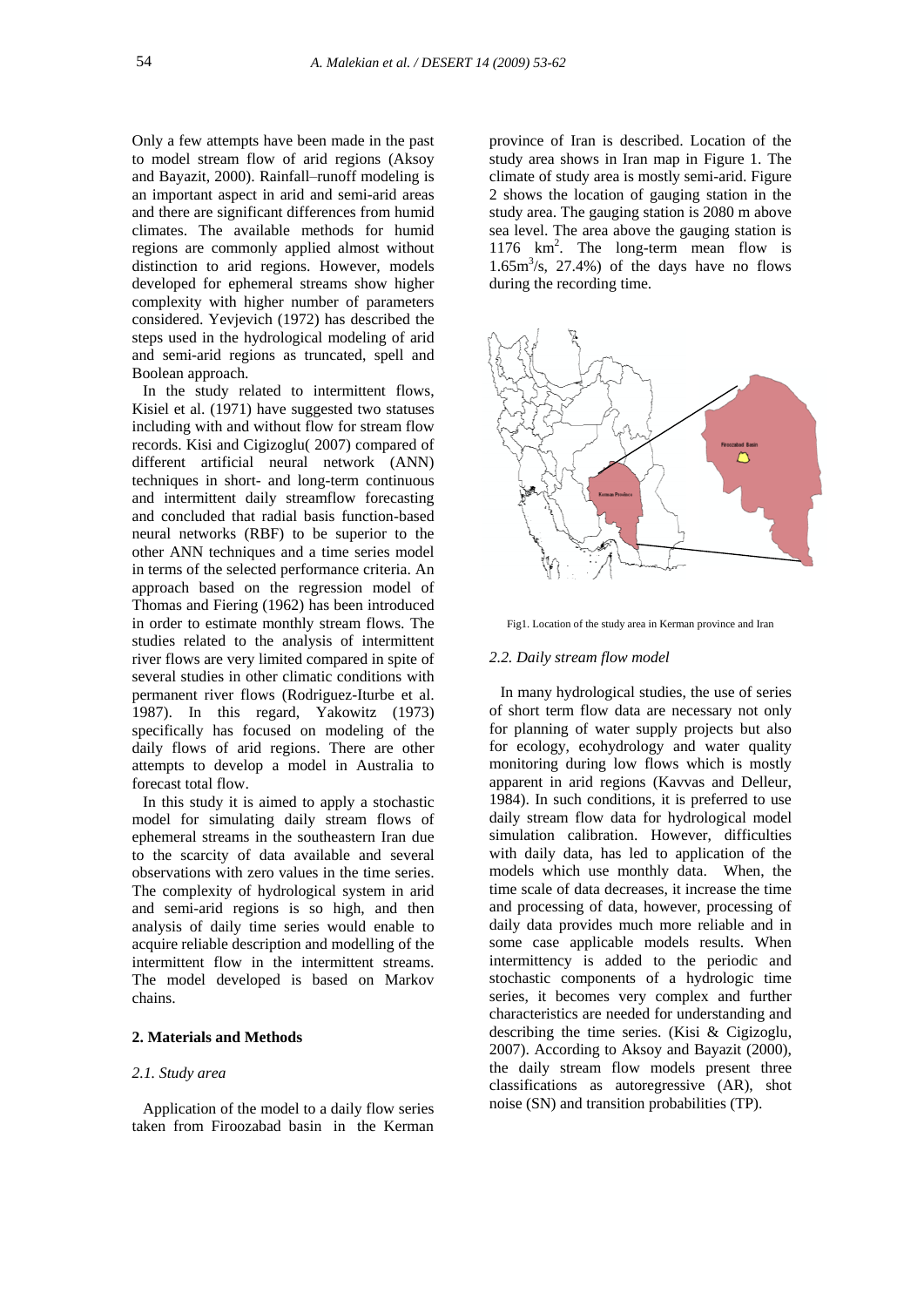

Fig2. Location of the hydrometry station in Firoozabad basin

 In the works related to structural analysis of daily stream flow, Quimpo (1968) studied an auto regressive model and suggested that extracted deterministic components from standardized daily flow values could be defined by a second-order auto regressive model (Aksoy and Bayazit, 2000).The basin characteristics usually provide useful information in daily flow simulation. Some researchers have used basin characteristics to reconstruct or simulate daily stream flow. One of the characteristics of autoregressive models (AR) is the fact that they show the long-term characteristics and measures of central tendency and lag-one and higher lag of correlated data coefficients.

The shot noise (SN) or Poisson noise models can be modeled by a Poisson process. It can represent both short-term and long-term characteristics of daily flow. Shot noise models, based on filtered Poisson processes, the concept of shot noise was first introduced in 1918 by Walter Schottky who studied the fluctuations of current in vacuum tubes. Shot noise may be dominant when the finite number of the particles is sufficiently small so that uncertainties due to the Poisson distribution of data such as stream flow data series in this case. Criticizing the autoregressive (AR) and shot noise (SN) models, O'Connel and Jones (1979)

proposed a non-linear AR model to overcome deficiency of the models (Aksoy and Bayazit, 2000).

The third type of developed models of daily stream flow is based on the probabilities of transition status of dry / wet days. The probability of a wet or dry was defined with respect to the status of the previous day. The transition probabilities were assumed to be stationary within a given day. The model describes the observed sequence of wet and dry periods. The use of Markov chains in describing daily rainfall occurrences firstly introduced by Gabriel and Neumann (1962). Another study used Markov chains to find the persistency of rainfall data during the rainy season over three tropical countries in Southeast Asia, including Sri Lanka. The research used a simple first order Markov chain model which was suggested for the dry zones while higher order Markov chains models were suggested for the wet zone of the country, especially in case of dry spells (Dahale et al. 1994).It is tried to distinguish between different parts of stream flow series by the daily stream flow in a relatively different approach as a step by step method which is described as follow: (i) days with the stream flow increase; (ii) magnitude of the increment in the stream flow data series; and (iii) the observed stream flow hydrograph recession curves.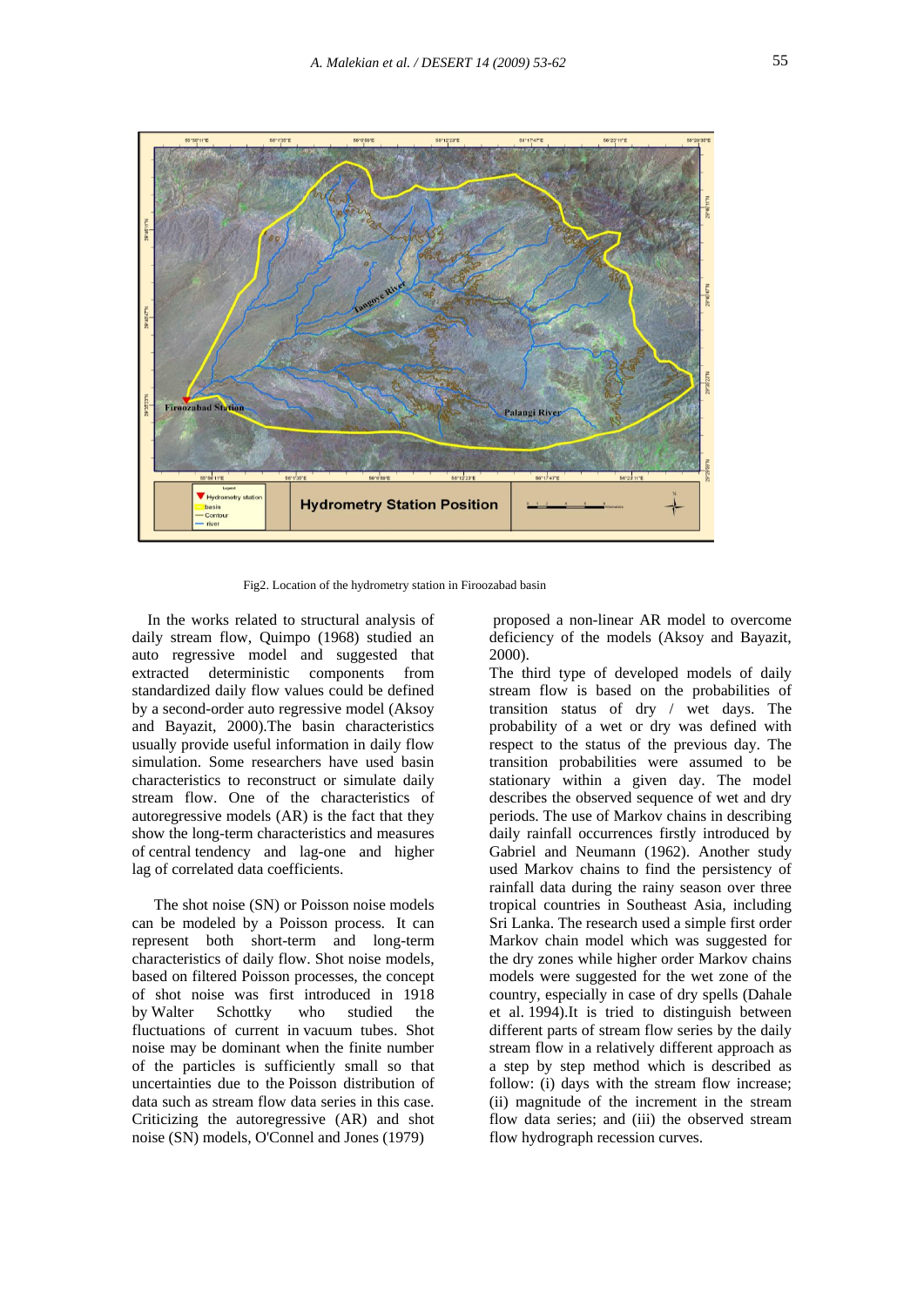It has been introduced an approach for modeling stream flow by determination of dry /wet days based on the system transfer function. The transfer function of a system is the relationship of the system's output to its input, represented in the complex Laplace domain. It is a representation in terms of spatial or temporal frequency, of the relation between the input and output of a linear time-invariant system with zero initial conditions and zero-point equilibrium. Kottegoda et al. (1995) have also tried to model the daily low flow data of a river basin in Italy by using the observed only stream flow data and no rainfall data were used.

#### *2.3. Model Development*

The model proposed in this study has the following steps (i) days with the stream flow increase; (ii) magnitude of the increment in the stream flow data series; and (iii) the observed stream flow hydrograph recession curves and (iv) Stream flow recession curve (Figure 3) (Akosy 1999; Aksoy and Bayazit, 2000). An intermittent or seasonal stream is one that only flows for part of the year. Then it may show different states and even zero values for some days of the year. This can be explained by a Markov chain which is a random process that undergoes transitions from one state to another on a state space. It must possess a property that is usually characterized as"memorylessness": the probability distribution of the next state depends only on the current state and not on the sequence of events. The approach has gained applications in hydrometeorological studies (Raudkivi, 1979).



Fig 3. Flowchart of suggested model (Aksoy and Bayazit, 2000).

# *2.4. State of the stream flow*

The transition matrix of three-state Markov chain describing the probabilities of particular transitions, and an initial state (or initial distribution) across the state space can be written as:

$$
A11 \tA12 \tA13P = A21 \tA22 \tA23A31 \tA32 \tA33
$$
 (1)

Where Pij represents probability of transition matrix. A stochastic model describing a sequence of possible events in which the probability of each event depends only on the state attained in the previous event provides a useful insight to the hydrological processes. While the time parameter is usually discrete, the state space of a Markov chain does not have any generally agreed-on restrictions: the term may refer to a process on an arbitrary state space. However, many applications of Markov chains employ finite or countably infinite (that is, discrete) state spaces, which have a more straight forward statistical analysis. Besides time-index and state-space parameters, there are many other variations, extensions and generalizations. The probability of transition matrix is calculated as

$$
Pxy = \frac{nxy}{\sum nxy} \quad x, y = 1, 2, 3 \tag{2}
$$

As a two-state Markov chains any position there are two possible transitions, to the next or previous integer. The transition probabilities depend on the current position, not on the state in which the position was reached (Aksoy, 1998).

### *2.5. The rising limb of the hydrograph*

On days with the increased stream flow, the magnitudes of the increments occurring in the flow are determined (Aksoy and Bayazit, 2000). We need to have discharge data as time series to illustrate hydrographs, since there are no enough discharge information and hydrometric stations and also because increments between the flow values of successive days are calculated from the observed data for each month. Along with the rising limb of the hydrograph if the flow values of two consecutive days equals then it is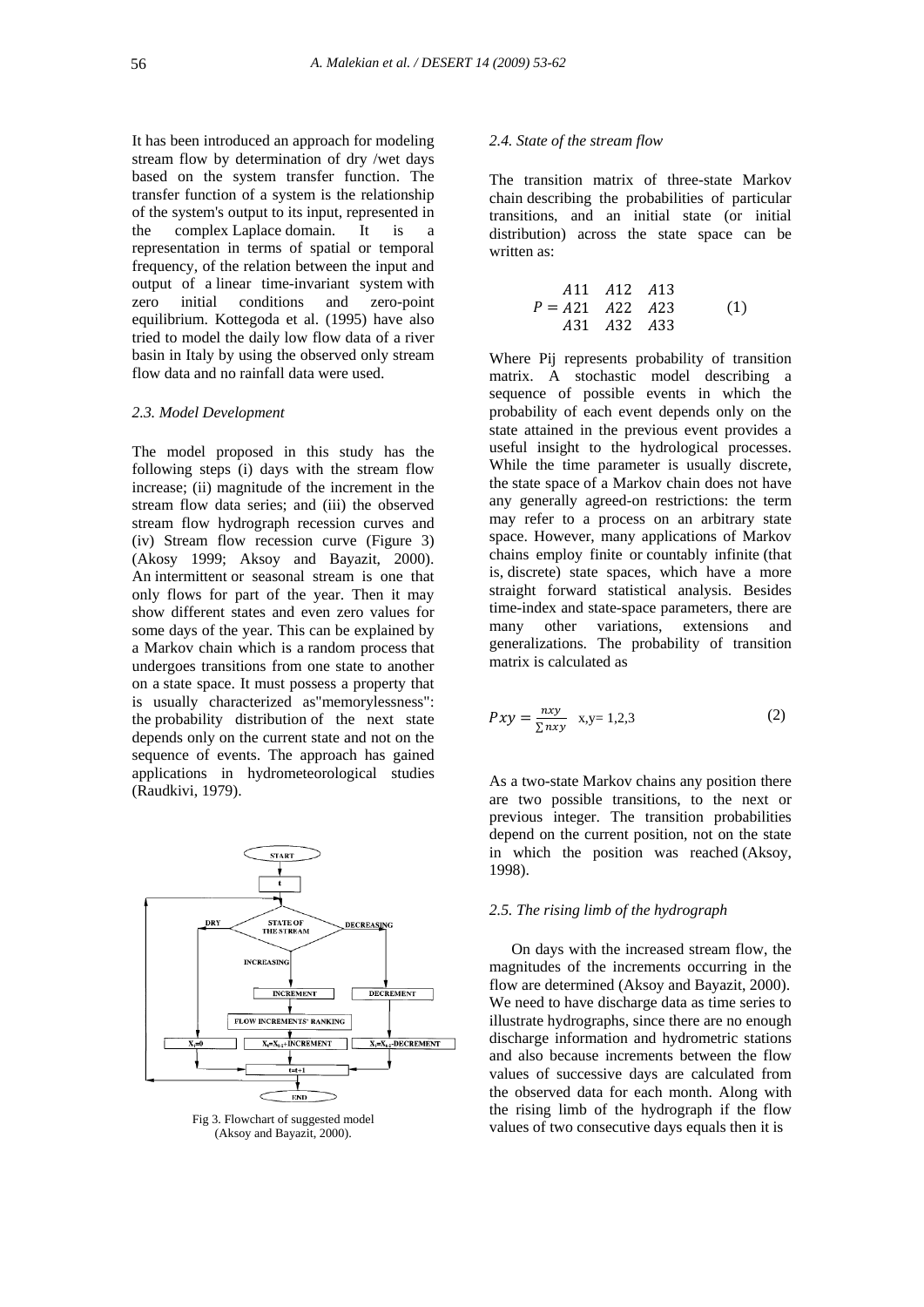assumed that the rising part of the hydrograph mainly depends on the magnitude of the increment which is equal to zero (Aksoy and Bayazit, 2000). The probability density function (pdf) is a function of a continuous random variable, whose integral across an interval gives the probability that the value of the variable lies within the same interval. The appropriate probability density function is then needed to fit the daily flow series. The gamma distribution is a two-parameter family of continuous probability distributions. The common exponential distribution and chisquared distribution are special cases of the gamma distribution. Therefore, it is suggested that the gamma distribution provides better results in this case (Aksoy and Bayazit, 2000). The pdf of the gamma distribution in this situation has the form of:

$$
f(x) = \frac{1}{BT(a)} * x^{a-1} * e^{-\frac{a}{B}} \quad a \ge 0
$$
 (3)

The variance and expected value are then presented as:

$$
e(x) = aB \quad var(x) = aB^2 \tag{4}
$$

The observed series of flow series can be used to estimate the shape  $(\alpha)$  and scale  $(\beta)$ parameters of the distribution for each time scale, i.e. day, month, and year.

#### *2.6. Determination the hydrograph falling limb*

Recession curve of the hydrograph extends from the peak flow rate onward. The end of flow and the return to groundwater-derived flow (base flow) is often taken as the point of inflection of the recession limb. This part represents the withdrawal of water from the storage stored in the watershed during the previous phases of the hydrograph. The falling limb of the hydrograph contains valuable information the hydrogeological characteristics of the watershed (Tallaksen, 1995).

This process of estimating the recessioncurve displacement can be used to find out groundwater recharge from stream flow records. The method is based on the premise that the stream flow-recession curve is displaced upward during periods of groundwater recharge. Ground-water recharge during an event can be estimated based on the Boussinesq's equation for aquifers.

A recession curve starts with a peak and continues with an increment in the flow (Aksoy and Bayazit, 2000). There are high and low discharge values in the records. One useful idea is to use master recession curve in this case which is a smoothed composite of the recessions of several hydrographs to represent the characteristic of decreasing total runoff for a drainage area after passage of a peak flow which includes different parts such as exponential one.

After investigating various approaches to calculate the recession curve it seems that the exponential equation provides better results as recommended by Aksoy and Bayazit, 2000. Accordingly, the recession curve segmentation has two steps. The monthly mean flow describes the average hydrological conditions during the preceding month and therefore is suitable scale in this study. The observed stream flow data can be used to determine the recession coefficients of each month. According to Aksoy and Bayazit (2000), the first part of recession segment can form of:

$$
Q = QOe^{-rt} \tag{5}
$$

Where r is the recession coefficient for the first segment of the recession curve, t shows the number of days after a given peak, Q is flow in days after the peak, and Q0 is the previous peak flow of data series. Meanwhile, the second segment of the recession curve is as follow:

$$
Q = Q0e^{-r(t-to)}\tag{6}
$$

Where  $t_0$  is the time from the start of the second segment of the recession curve and Q0 is the initial flow of the recession curve (Aksoy and Bayazit, 2000). The recession curve of a stream flow records represents a useful tool in hydrological analysis and design, giving integrated information on long term perspective of low and drought flow. Generally, two parts or segments of the recession curve tend to be gradually lower and lower in a river until it reaches to very small values with very limited variations which mainly depend on the watershed characteristics such as geology, landuse, topography, etc. In such cases, the equation 5 is used to calculate the discharge but in the circumstances that the peak flow of stream flow series is smaller than the observed monthly stream flow data series, the coefficient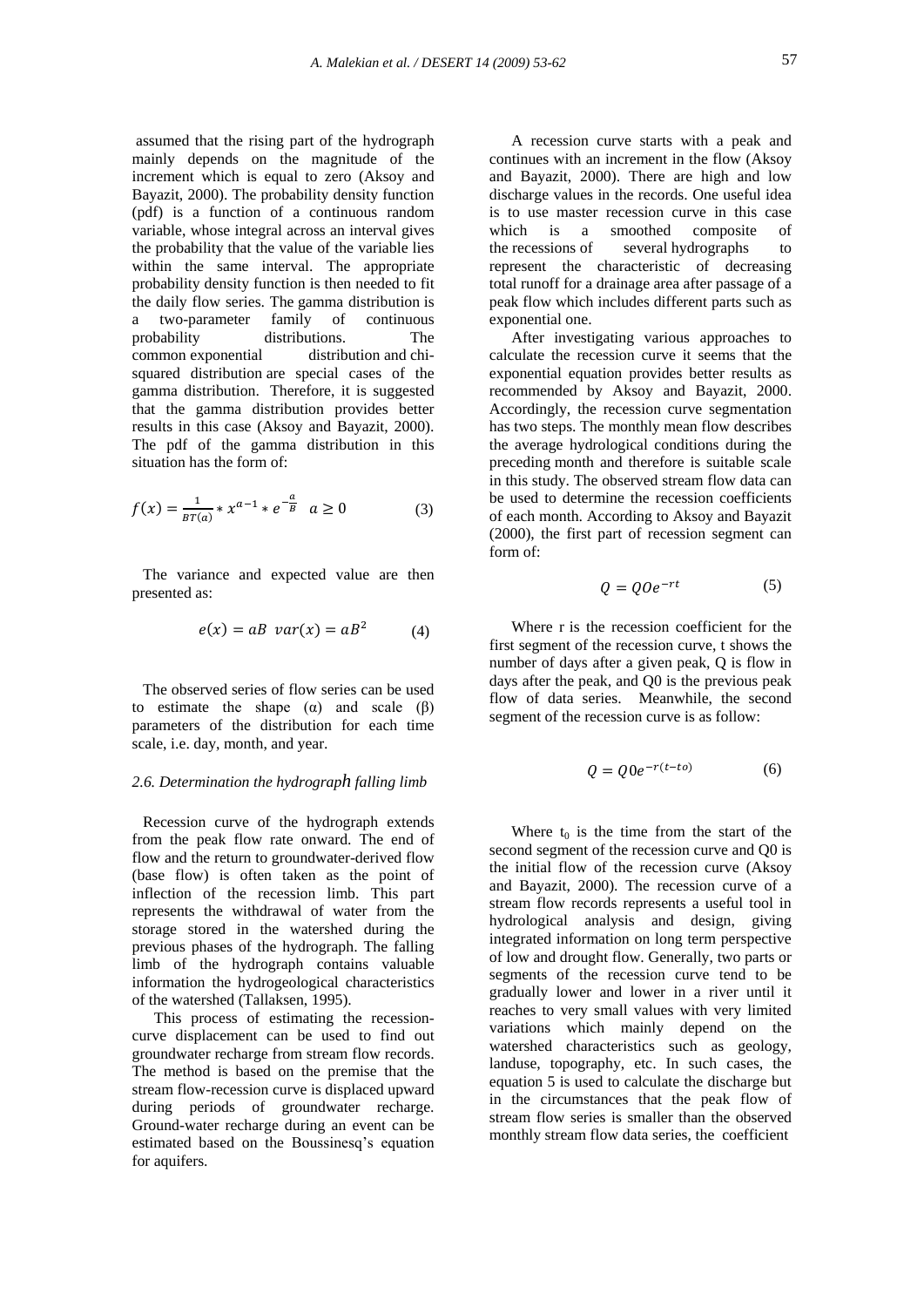of stage II is used until it ends to zero (Aksoy, 1998, Aksoy and Bayazit, 2000).

## *2.7. Application approach*

Testing of the proposed model is considered for daily stream flow data of Firoozabad hydrometery station in Kerman province, Iran for the 20-year period as given in Figure 4.

The transition probabilities of the Markov chain for three-state condition along with the parameters of the model are calculated for the data series which are presented as Table 1.

Calculated transition probabilities indicate that  $P_{21}$  is greater than  $P_{32}$ ;  $P_{11}$  is greater than  $P_{23}$  and  $P_{31}$ .

The shape and scale parameters are calculated from the gamma distribution which is the best fitted (Aksoy and Bayazit, 2000) for each month as shown in Table 2.

Using the approach already described in the previous sections, the recession curve parameters of Firoozabad hydrometry station are calculated and presented ( Table 3). All daily observed stream flows were checked as suggested by Aksoy and Bayazit (2000) by using the estimated coefficients. Daily streamflow series



Table1. Transition probabilities matrix of in the studied station (Mehr= October)

| Month         | $P_{11}$ | $P_{22}$ | $P_{33}$ | $P_{31}$ |
|---------------|----------|----------|----------|----------|
| Mehr          | 0.523    | 0.040    | 0.890    | 0.124    |
| Aban          | 0.574    | 0.179    | 0.803    | 0.106    |
| Azar          | 0.378    | 0.356    | 0.575    | 0.156    |
| Dey           | 0.272    | 0.458    | 0.436    | 0.164    |
| <b>Bahman</b> | 0.314    | 0.488    | 0.341    | 0.216    |
| Esfand        | 0.417    | 0.613    | 0.446    | 0.204    |
| Farvardin     | 0.369    | 0.626    | 0.355    | 0.197    |
| Ordibehesht   | 0.286    | 0.562    | 0.645    | 0.102    |
| Khordad       | 0.118    | 0.491    | 0.776    | 0.069    |
| Tir           | 0.194    | 0.447    | 0.841    | 0.072    |
| Mordad        | 0.538    | 0.261    | 0.873    | 0.045    |
| Shahrivaar    | 0.366    | 0.207    | 0.867    | 0.035    |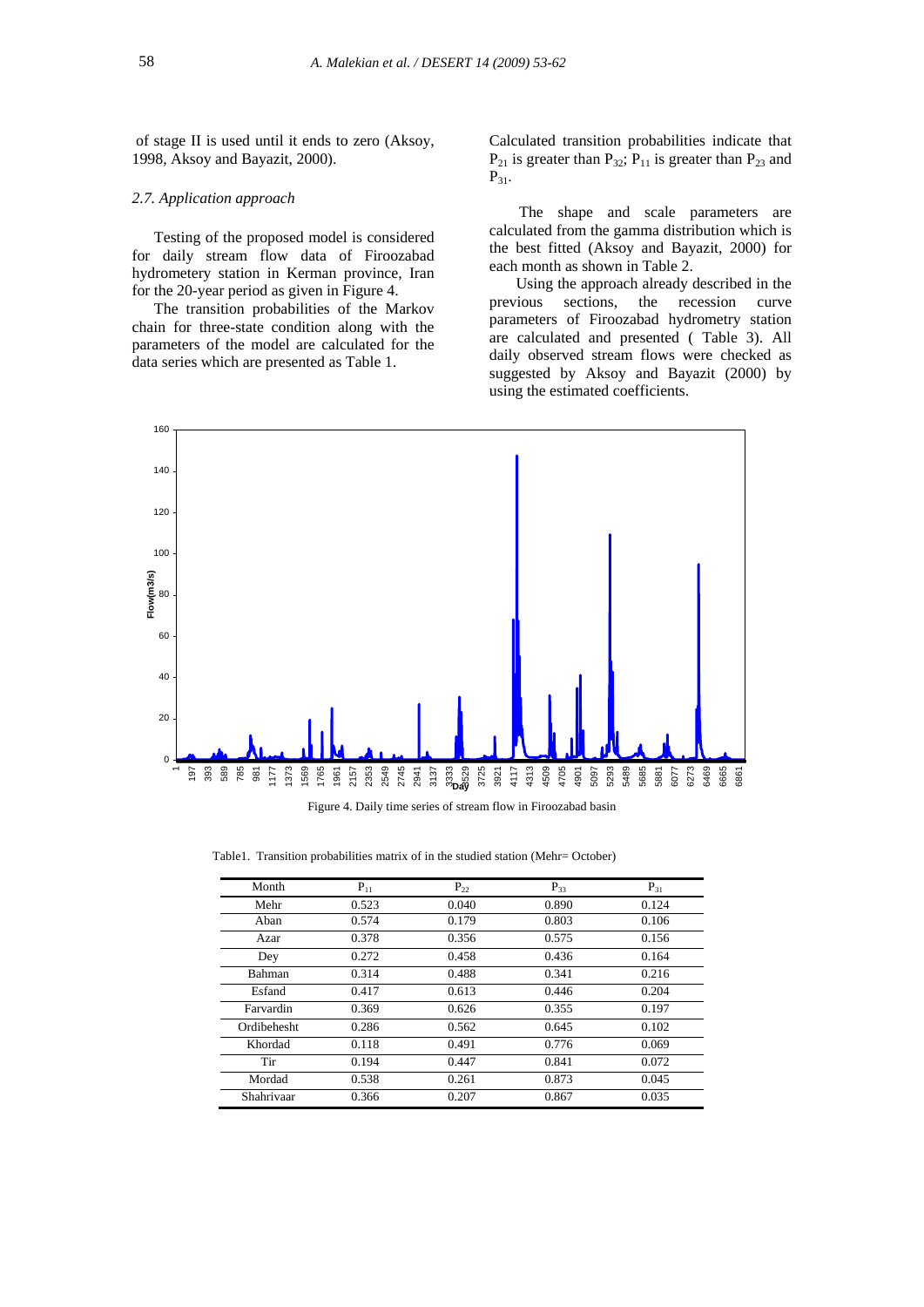| Month       | α     |       |
|-------------|-------|-------|
| Mehr        | 0.673 | 0.417 |
| Aban        | 0.670 | 0.995 |
| Azar        | 0.512 | 0.262 |
| Dey         | 0.181 | 0.173 |
| Bahman      | 0.447 | 0.134 |
| Esfand      | 0.289 | 0.309 |
| Farvardin   | 0.110 | 0.616 |
| Ordibehesht | 0.434 | 0.764 |
| Khordad     | 0.407 | 0.398 |
| Tir         | 0.218 | 0.256 |
| Mordad      | 0.516 | 0.203 |
| Shahrivar   | 0.225 | 0.250 |

Table 2. Shape and scale parameters of the gamma distribution in the study region

Table 3. The recession curve parameterers of Firoozabad basin

| Month       |       | Recession<br>coefficients |       | No. of recession |          | Mean flow of recession curve<br>(cms) |                   | Monthly<br>average flow |
|-------------|-------|---------------------------|-------|------------------|----------|---------------------------------------|-------------------|-------------------------|
|             | First | Second                    | First | Second           | Observed | Estimated                             | Relative<br>Error | (cms)                   |
| Mehr        | 0.045 | 0.1946                    | 19    | 18               | 0.159    | 0.367                                 | $-0.8$            | 0.359                   |
| Aban        | 0.024 | 0.0289                    | 25    | 18               | 0.593    | 0.530                                 | 0.1               | 0.531                   |
| Azar        | 0.018 | 0.0037                    | 17    | 23               | 0.752    | 1.722                                 | $-0.3$            | 1.719                   |
| Dey         | 0.042 | 0.0094                    | 16    | 18               | 3.220    | 0.427                                 | $-0.8$            | 0.419                   |
| Bahman      | 0.348 | 0.0144                    | 15    | 19               | 1.437    | 0.797                                 | 0.7               | 0.804                   |
| Esfand      | 0.080 | 0.0388                    | 14    | 20               | 2.703    | 1.604                                 | 0.4               | 1.608                   |
| Farvardin   | 0.046 | 0.1035                    | 24    | 19               | 6.656    | 4.665                                 | $-0.2$            | 4.663                   |
| Ordibehesht | 0.046 | 0.0548                    | 18    | 17               | 0.468    | 2.524                                 | $-0.1$            | 2.523                   |
| Khordad     | 0.009 | 0.0243                    | 18    | 22               | 1.709    | 0.882                                 | $-0.9$            | 0.873                   |
| Tir         | 0.044 | 0.0698                    | 17    | 19               | 1.453    | 0.289                                 | 0.7               | 0.296                   |
| Mordad      | 0.009 | 0.0726                    | 15    | 18               | 0.059    | 0.698                                 | 5.0               | 0.748                   |
| Shahrivar   | 0.005 | 0.0262                    | 14    | 17               | 0.095    | 0.274                                 | 5.0               | 0.324                   |

Mean flow values of the estimated and observed recession as shown in Table 3 along with the percentage of relative errors (RE) of each month indicates that the total number of recession curves are 212 and 228 while the recession coefficients for the first and second steps are 0.060 and 0.053, respectively. Accordingly, the observed and estimated mean flow recession curves were 1.239 and 1.232 cms. It means that the estimation procedures represent the actual condition of the basin which shows its characteristics in recession curve behavior. Figure 2 indicates the two step process in which the fitted exponential function plotted for the estimated and observed data series. Table 3 shows the number of recession, estimated and observed values of the mean flow and the corresponding percentage of relative errors(RE) of the first and second steps for recession curve estimation process in the Firoozabad gauging station.

Using the parameters determined, totally 16 simulations were conducted for the observed time series in order to have a better and clear understanding of the assumption of the work and simulations while to sufficiently determine the desired and optimum simulation is the

assumption would be relatively enough for hydrological studies.

# **3. RESULTS**

# *3.1. State of stream flow*

Whether the model preserves state of stream, transition probabilities in the observed and estimated matrices will be controlled. The probability of transitioning from one state to another in a single step in the Markov chain is said to be time homogeneous if the transition probabilities are independent of time index. The average of simulations for 20 years length is provided in Table 4. The comparison of Tables shows that the largest differences are in the months of Mordad and Sharivar that observed recession are smallest.

# *3.2. Ascending hydrograph*

Two-parameter gamma distribution random values or two gamma probability density functions are used to find the statistical characteristics in the ascending limb hydrographs of stream flow series obtained as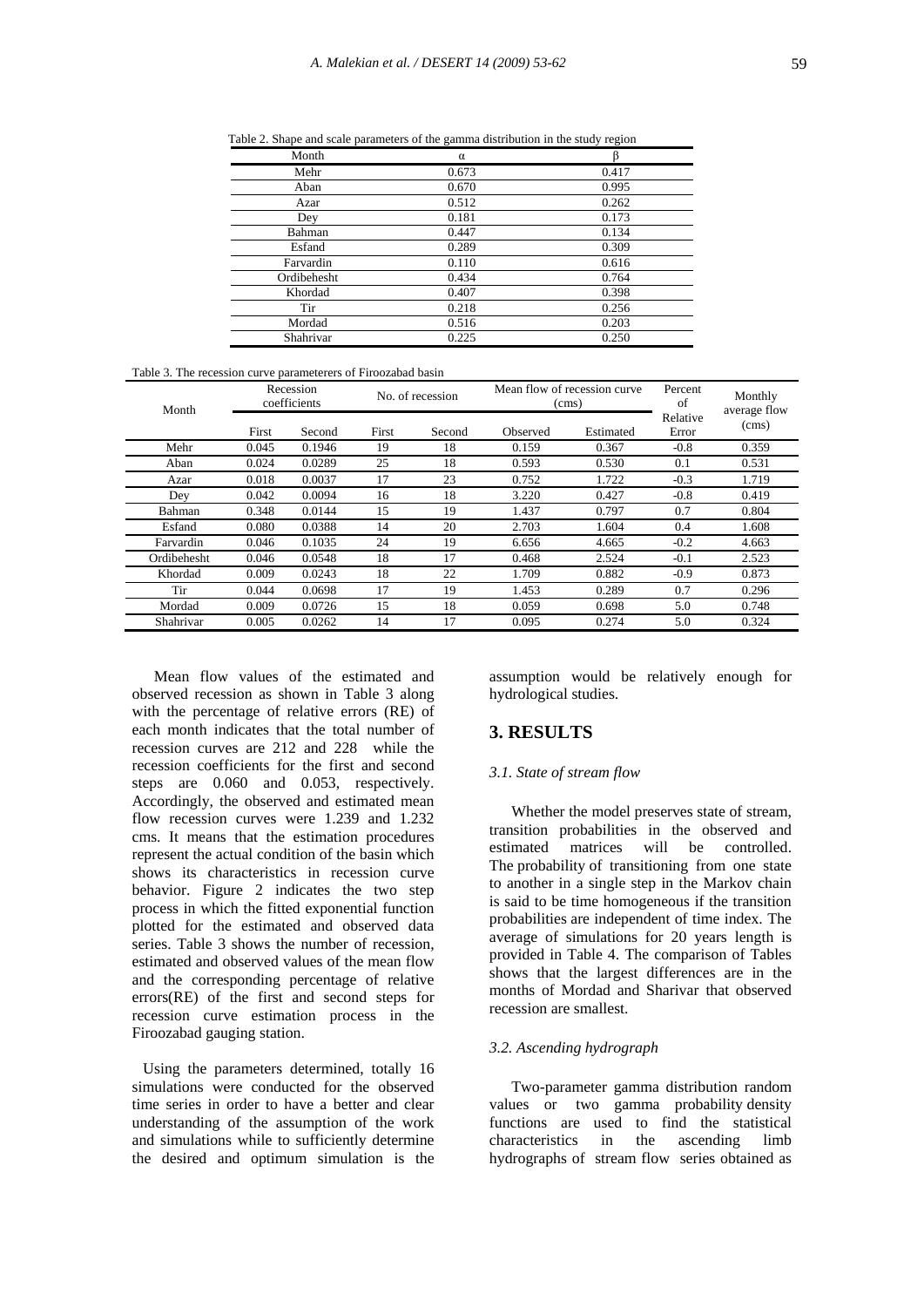an average of simulations presented in Table 5. In Table 5, peak flow values as average of 16

simulations are presented with the observed ones.



Fig5. Two step recession curve (based on Aksoy and Bayazit, 2000)

Mean and standard deviation of the flow increments can be seen in the series history and the average of simulated series is 2.955 cms which is related to the observed series mean of 2.960 cms. Meanwhile it is clear that the twoparameter probability distribution is used, the

skew ness coefficient is generally close to the observed value. However, it is not true in highly skewed series. In other cases, the predicted series simulate the observed values of the series very good.

|             |          | Table 4: Transition probabilities resulted from the simulations |          |          |
|-------------|----------|-----------------------------------------------------------------|----------|----------|
| Month       | $P_{11}$ | $P_{22}$                                                        | $P_{33}$ | $P_{21}$ |
| Mehr        | 0.528    | 0.033                                                           | 0.897    | 0.115    |
| Aban        | 0.580    | 0.178                                                           | 0.804    | 0.106    |
| Azar        | 0.369    | 0.358                                                           | 0.573    | 0.156    |
| Dey         | 0.286    | 0.458                                                           | 0.436    | 0.164    |
| Bahman      | 0.316    | 0.485                                                           | 0.344    | 0.216    |
| Esfand      | 0.411    | 0.615                                                           | 0.444    | 0.204    |
| Farvardin   | 0.374    | 0.626                                                           | 0.355    | 0.197    |
| Ordibehesht | 0.289    | 0.559                                                           | 0.648    | 0.102    |
| Khordad     | 0.108    | 0.488                                                           | 0.779    | 0.069    |
| Tir         | 0.203    | 0.435                                                           | 0.852    | 0.072    |
| Mordad      | 0.484    | 0.222                                                           | 0.919    | 0.044    |
| Shahrivaar  | 0.369    | 0.186                                                           | 0.893    | 0.029    |

Table 4: Transition probabilities resulted from the simulations

| Table 5: Values of observed (O) and estimated (E) ascending hydrographs |  |  |  |
|-------------------------------------------------------------------------|--|--|--|
|-------------------------------------------------------------------------|--|--|--|

| Month       |      | Average Flow (cms) |       | Standard dev.(cms) | Skew ness coefficient<br>Peak flow (cms) |       |        |        |
|-------------|------|--------------------|-------|--------------------|------------------------------------------|-------|--------|--------|
|             | obs. | est.               | obs.  | est.               | obs.                                     | est.  | obs.   | est.   |
| Mehr        | 0.28 | 0.11               | 0.43  | 0.14               | 3.69                                     | 2.85  | 2.90   | 1.30   |
| Aban        | 0.67 | 0.63               | 2.11  | 2.05               | 12.15                                    | 11.97 | 27.00  | 26.66  |
| Azar        | 1.34 | 0.98               | 2.62  | 1.98               | 6.30                                     | 4.48  | 24.98  | 21.52  |
| Dey         | 3.14 | 3.94               | 7.55  | 8.94               | 5.72                                     | 9.70  | 68.00  | 60.44  |
| Bahman      | 6.00 | 6.07               | 16.38 | 16.51              | 5.99                                     | 6.37  | 147.50 | 148.22 |
| Esfand      | 8.93 | 8.39               | 16.06 | 15.11              | 3.58                                     | 0.86  | 109.25 | 114.42 |
| Farvardin   | 6.78 | 6.48               | 8.64  | 8.12               | 2.53                                     | 1.05  | 47.80  | 44.99  |
| Ordibehesht | 3.31 | 3.70               | 3.79  | 4.47               | 1.60                                     | 3.54  | 14.20  | 10.51  |
| Khordad     | 2.91 | 3.08               | 3.32  | 3.62               | 2.54                                     | 3.40  | 13.54  | 15.17  |
| Tir         | 0.56 | 0.61               | 1.11  | 1.19               | 3.83                                     | 4.07  | 5.73   | 6.19   |
| Mordad      | 1.05 | 0.91               | 2.32  | 2.08               | 4.51                                     | 3.81  | 13.53  | 12.20  |
| Shahrivaar  | 0.56 | 0.57               | 0.36  | 0.37               | 0.70                                     | 0.74  | 1.73   | 1.81   |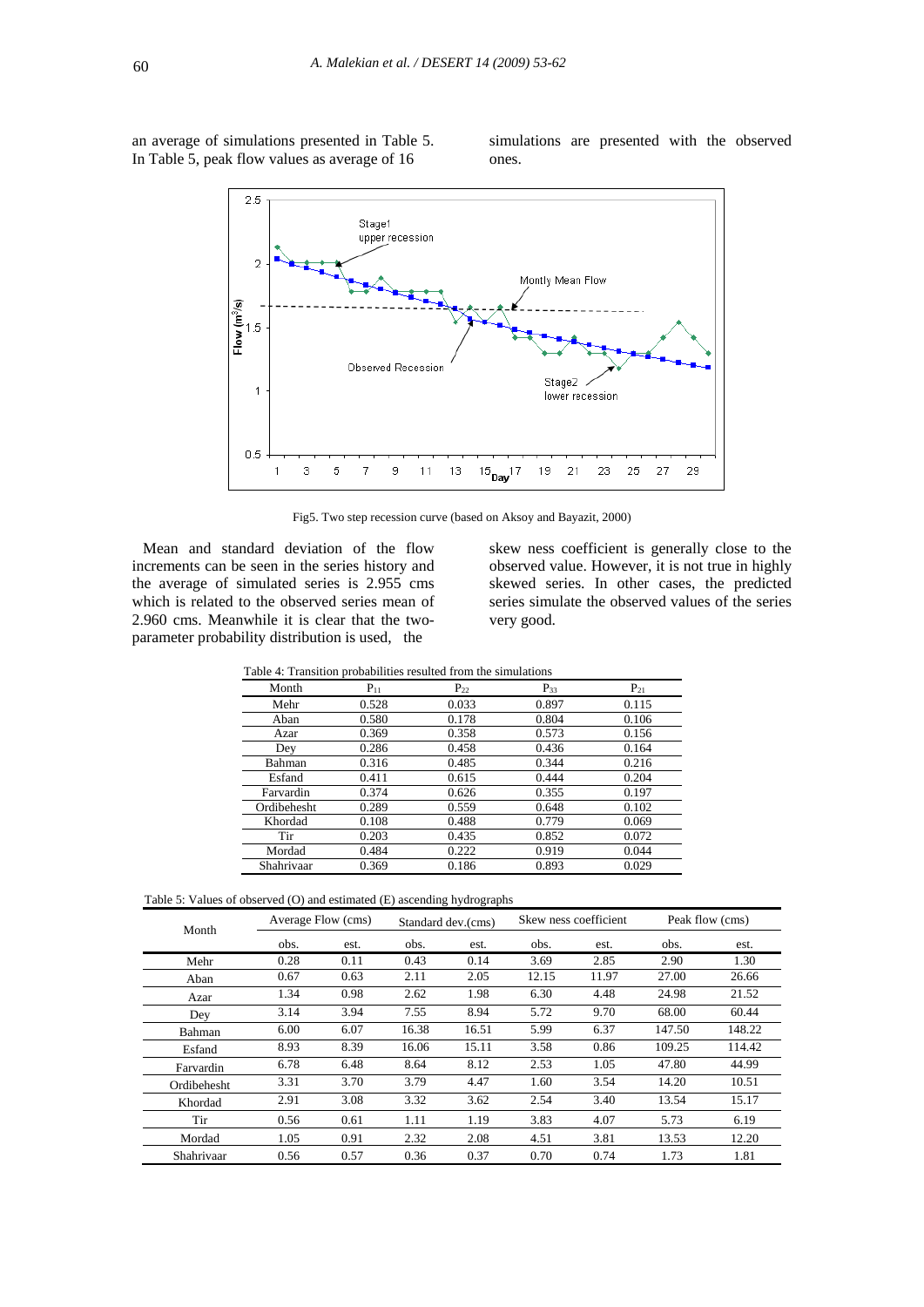# *3.3. Monthly and annual flow*

Monthly average flows computed from the daily flow series for simulated ones presented in Figure 6 with observed flows.

# *3.4. Daily flow*

Daily characteristics of data such as common statistical of the simulated river data were calculated and compared with the corresponding observed flow series.

Daily zero flow percentages of generated and

observed flows were compared and the average values of are shown in Table 6. In the case of zero flow percentage, it indicates that Markov chain can acceptably simulate the river flow series in different conditions (low and high flows of hydrograph). Figures 7 present the mean values of the estimated series which shows relatively similar behavior and statistical characteristics compared to the observed values. The pattern similarity to the observed values mostly becomes apparent in sharp rises followed by the slow recession.



Fig 6. Observed and simulated monthly mean stream flow of the study area

| Data series        | Average (cms) | Standard dev. (cms) | Coefficient of<br>skewness | % of Zero flow |
|--------------------|---------------|---------------------|----------------------------|----------------|
| Observed           | 1.656         | 5.362               | 10.105                     | 27.440         |
| Estimated 1        | 1.568         | 5.487               | 6.580                      | 25.457         |
| Estimated 2        | 1.665         | 6.142               | 5.619                      | 23.845         |
| Estimated 3        | 1.432         | 7.010               | 7.354                      | 28.351         |
| Estimated 4        | 1.724         | 8.194               | 8.416                      | 27.539         |
| Estimated 5        | 1.495         | 4.147               | 6.454                      | 26.127         |
| Estimated 6        | 1.565         | 5.295               | 7.622                      | 24.519         |
| <b>Estimated 7</b> | 1.812         | 7.537               | 8.302                      | 29.953         |
| <b>Estimated 8</b> | 1.965         | 8.248               | 6.648                      | 25.427         |
| Estimated 9        | 1.326         | 7.138               | 7.531                      | 22.575         |
| Estimateds 10-16   | 1.917         | 6.462               | 7.015                      | 28.216         |
| Mean               | 1.647         | 6.566               | 7.154                      | 26.201         |

| Table 6: Characteristics of daily stream time series in the study region |  |  |  |
|--------------------------------------------------------------------------|--|--|--|
|                                                                          |  |  |  |